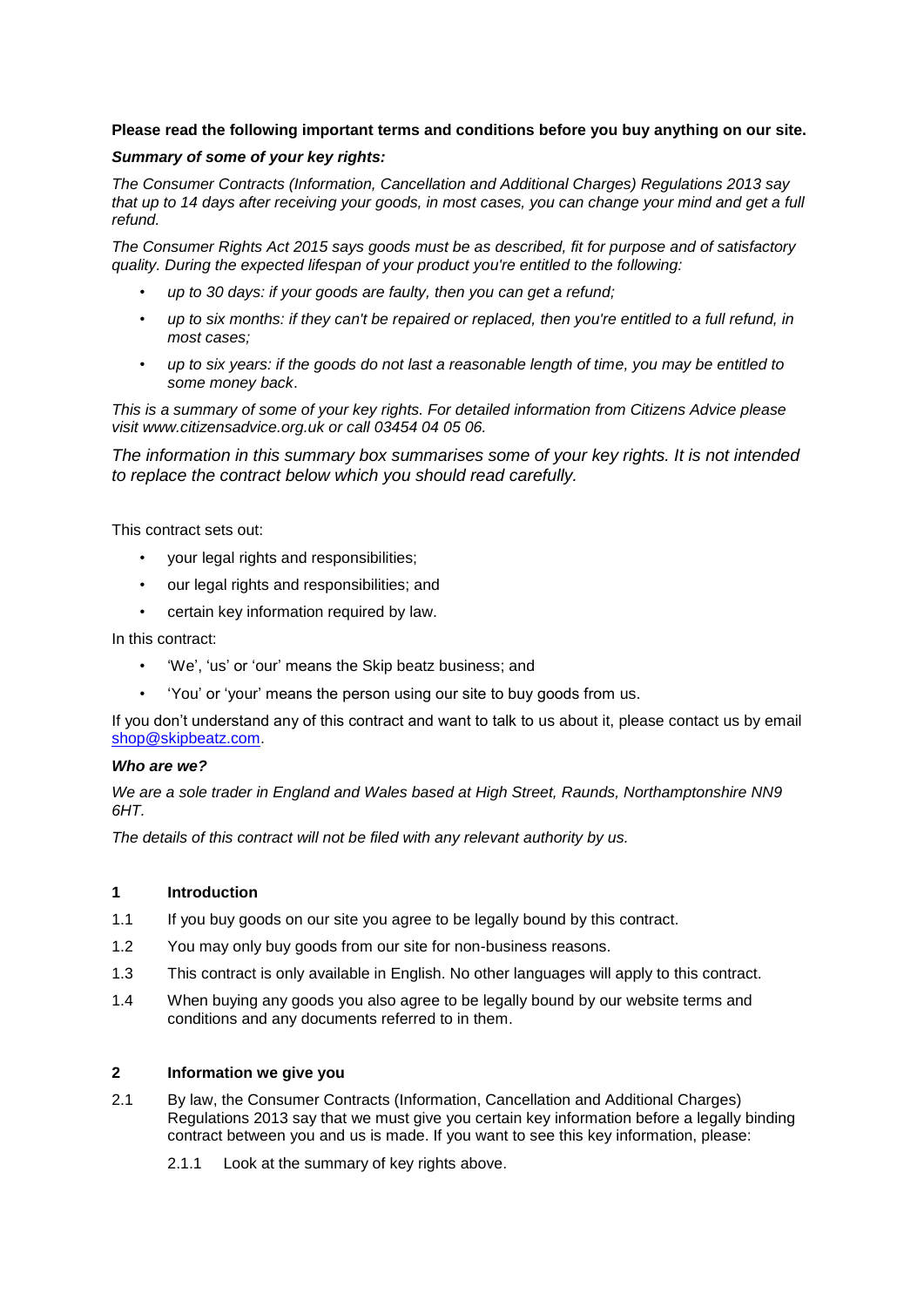- 2.1.2 read the acknowledgement email (see clause [3.2.1\)](#page-1-0); or
- 2.1.3 contact us using the contact details at the top of this page.
- 2.2 The key information we give you by law forms part of this contract (as though it is set out in full here).
- 2.3 If we have to change any key information once a legally binding contract between you and us is made, we can only do this if you agree to it.

## **3 Ordering goods from us**

- 3.1 Below, we set out how a legally binding contract between you and us is made.
- <span id="page-1-0"></span>3.2 You place an order on the site by entering your details and paying for the goods. Please read and check your order carefully before submitting it. However, if you need to correct any errors you can do so before submitting it to us.
	- 3.2.1 When you place your order at the end of the online checkout process (eg when you click on the *'pay now'* button), we will acknowledge it by email. This acknowledgement does not, however, mean that your order has been accepted.
	- 3.2.2 We may contact you to say that we do not accept your order. This is typically for the following reasons:
		- (a) the goods are unavailable;
		- (b) we cannot authorise your payment;
		- (c) you are not allowed to buy the goods from us;
		- (d) we are not allowed to sell the goods to you;
		- (e) you have ordered too many goods; or
		- (f) there has been a mistake on the pricing or description of the goods.
	- 3.2.3 We will only accept your order when we email you to confirm this (Confirmation Email). At this point:
		- (a) a legally binding contract will be in place between you and us; and
		- (b) we will dispatch the goods to you.
- <span id="page-1-1"></span>3.3 If you are under the age of 18 you may buy any goods from the site.

# <span id="page-1-2"></span>**4 Right to cancel this contract**

- 4.1 You have the right to cancel this contract within 14 days without giving any reason provided that the goods are in exactly the same condition as when received by you.
- 4.2 The cancellation period will expire after 14 days from the day on which you acquire, or a third party other than the carrier and indicated by you acquires, physical possession of the goods.
- 4.3 To exercise the right to cancel, you must inform us of your decision to cancel this contract by a clear statement (eg a letter sent by post or email). You can use the model cancellation form set out below, but it is not obligatory. Alternatively, email shop@skipbeatz.com.

#### *Cancellation form*

*To Skip Beatz, High Street, Raunds, Northamptonshire NN9 6HTor shop@skipbeatz.com:*

*I/We [\*] hereby give notice that I/We [\*] cancel my/our [\*] contract of sale of the following goods [\*]/the supply of the following service [\*],*

*Ordered on [\*]/received on [\*],*

*Name of consumer(s),*

*Address of consumer(s),*

*Signature of consumer(s) (only if this form is notified on paper),*

*Date*

*[\*] Delete as appropriate*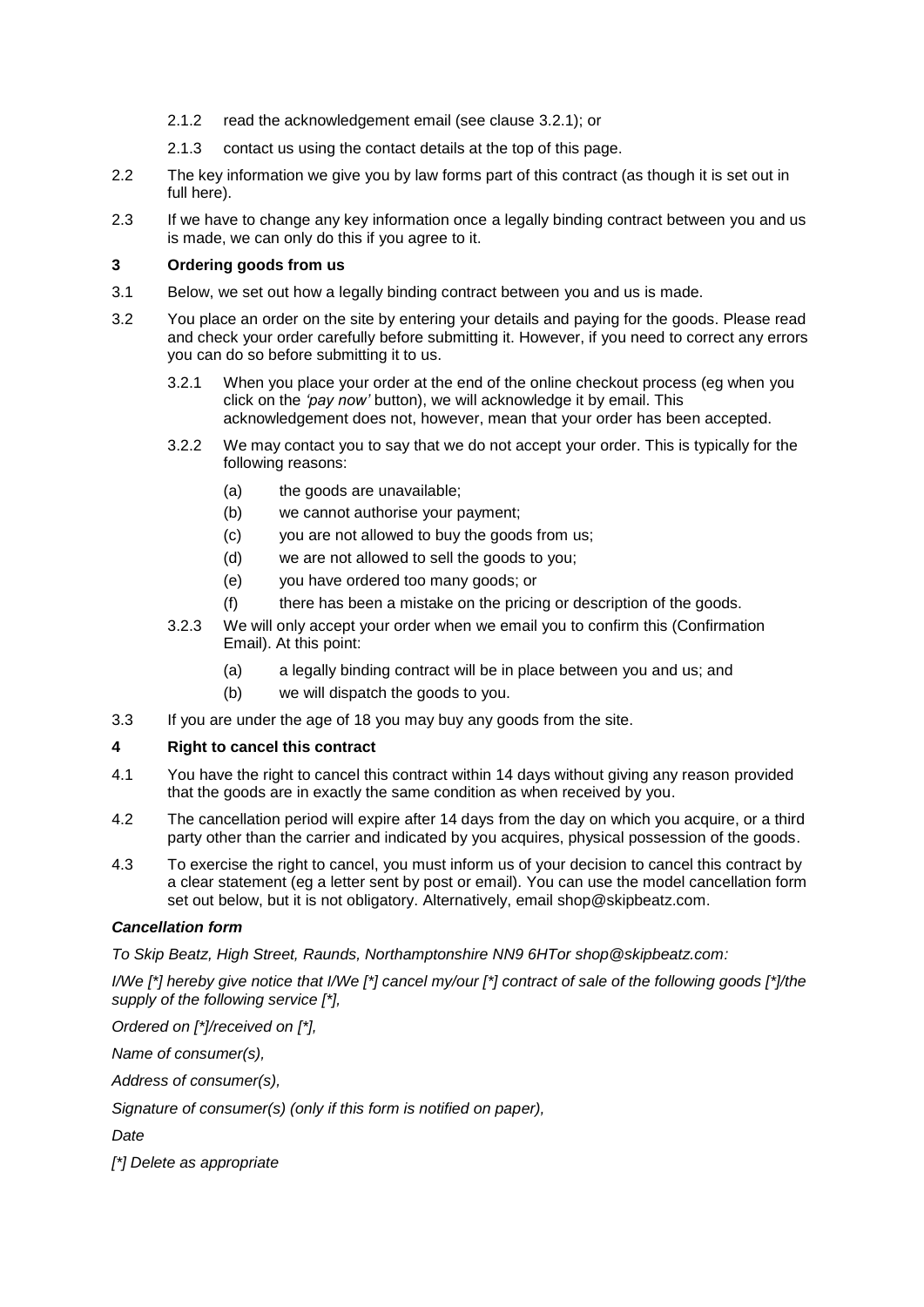4.4 To meet the cancellation deadline, it is sufficient for you to send your communication concerning your exercise of the right to cancel before the cancellation period has expired.

# <span id="page-2-0"></span>**5 Effects of cancellation**

- 5.1 If you cancel this contract, we will reimburse to you all payments received from you, including the costs of delivery (except for the supplementary costs arising if you chose a type of delivery other than the least expensive type of standard delivery offered by us).
- 5.2 We may make a deduction from the reimbursement for loss in value of any goods supplied, if the loss is the result of unnecessary handling by you.
- 5.3 We will make the reimbursement without undue delay, and not later than:
	- 5.3.1 14 days after the day we received back from you any goods supplied; or
	- 5.3.2 (if earlier) 14 days after the day you provide evidence that you have returned the goods; or
	- 5.3.3 if there were no goods supplied, 14 days after the day on which we are informed about your decision to cancel this contract.
- 5.4 We will make the reimbursement using the same means of payment as you used for the initial transaction, unless you have expressly agreed otherwise; in any event, you will not incur any fees as a result of the reimbursement.
- 5.5 If you have received goods:
	- 5.5.1 you shall send back the goods, without undue delay and in any event not later than 14 days from the day on which you communicate your cancellation from this contract to us. The deadline is met if you send back the goods before the period of 14 days has expired**.**
	- 5.5.2 you will have to bear the direct cost of returning the goods. The cost is estimated at a maximum of approximately £3.
	- 5.5.3 you are only liable for any diminished value of the goods resulting from the handling other than what is necessary to establish the nature, characteristics and functioning of the goods.

# **6 Delivery**

- 6.1 We use the Royal Mail 48 to deliver our goods.
- 6.2 The estimated date for delivery of the goods is set out in the Confirmation Email (see clause [3.2.3\)](#page-1-1) and should be within two to three working days of you placing the order.
- 6.3 If something happens which:
	- 6.3.1 is outside our control; and
	- 6.3.2 affects the estimated date of delivery;

we will let you have a revised estimated date for delivery of the goods.

- 6.4 Delivery of the goods will take place when we deliver them to the address that you gave to us.
- 6.5 Unless you and we agree otherwise, if we cannot deliver your goods within 30 days, we will:
	- 6.5.1 let you know;
	- 6.5.2 cancel your order; and
	- 6.5.3 give you a refund.
- 6.6 You are responsible for the goods when delivery has taken place. In other words, the risk in the goods passes to you when you take possession of the goods.
- 6.7 We do not make deliveries to any addresses outside the UK.

# **7 Payment**

7.1 We accept Paypal and the following credit cards and debit cards: Mastercard, Visa and Amex. We do not accept cash.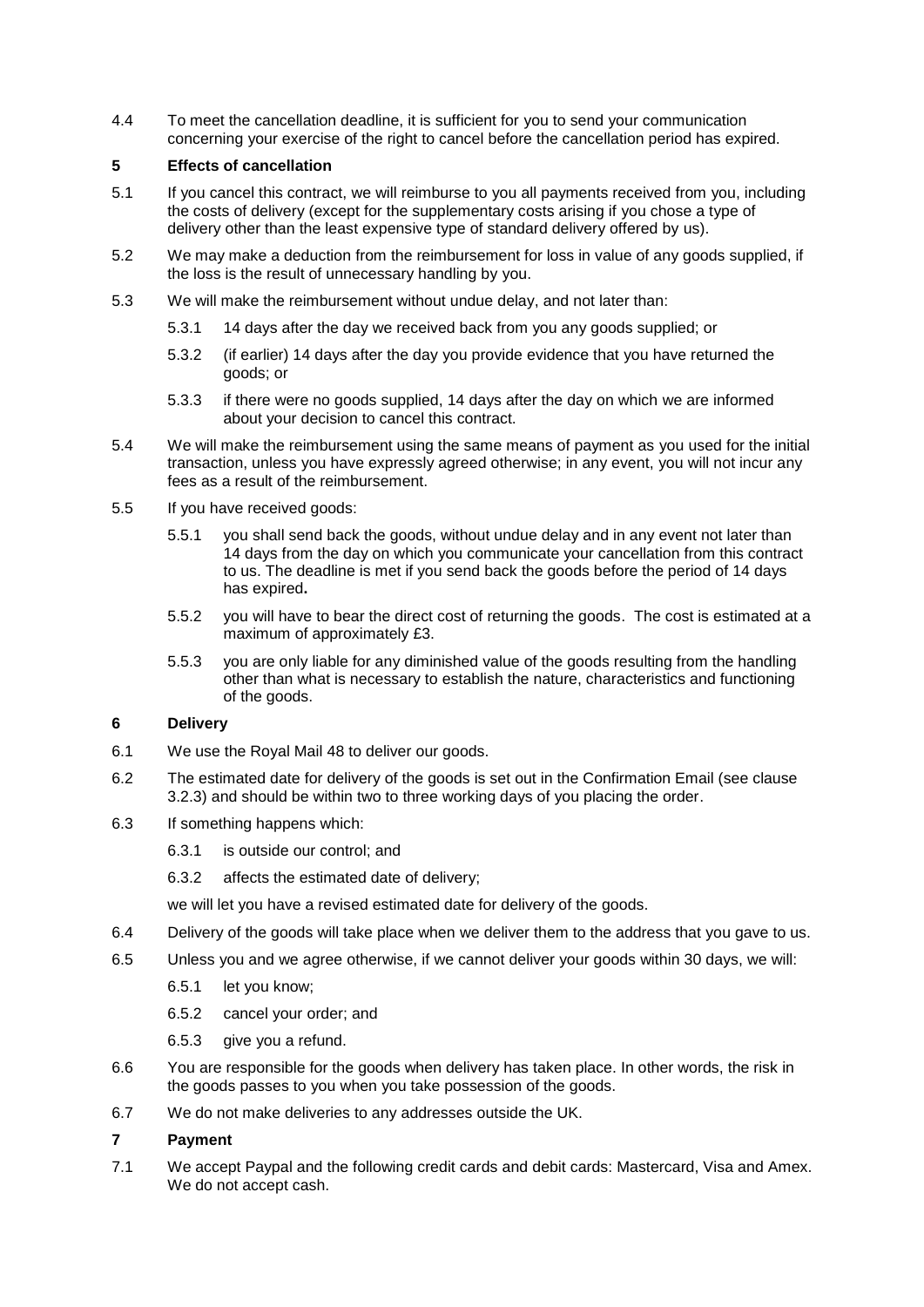- 7.2 We will do all that we reasonably can to ensure that all of the information you give us when paying for the goods is secure by using an encrypted secure payment mechanism. However, in the absence of negligence on our part we will not be legally responsible to you for any loss that you may suffer if a third party gains unauthorised access to any information that you give us.
- 7.3 Your credit card or debit card will only be charged when the goods are dispatched.
- 7.4 All payments by credit card or debit card need to be authorised by the relevant card issuer.
- 7.5 If your payment is not received by us and you have already received the goods, you:
	- 7.5.1 must pay for such goods within 30 days; or
	- 7.5.2 must return them to us as soon as possible. If so, you must keep the goods in your possession, take reasonable care of them (including ensuring that you follow any instructions or manuals given with the goods) and not use them before you return them to us.
- 7.6 If you do not return any goods (such as where you have not paid for them) we may collect the goods from you at your expense. We will try to contact you to let you know if we intend to do this.
- 7.7 Nothing in this clause affects your legal rights to cancel the contract during the 'cooling off' period under Clauses [4](#page-1-2) and [5.](#page-2-0)
- 7.8 The price of the goods:
	- 7.8.1 is in pounds sterling  $(E)(GBP)$ ;
	- 7.8.2 includes VAT at the applicable rate; and
	- 7.8.3 includes the cost of delivering the goods.

# **8 Nature of the goods**

- 8.1 The Consumer Rights Act 2015 gives you certain legal rights (also known as 'statutory rights'), for example, the goods:
	- 8.1.1 are of satisfactory quality;
	- 8.1.2 are fit for purpose;
	- 8.1.3 match the description, sample or model; and
	- 8.1.4 are installed properly (if we install any goods).
- 8.2 We must provide you with goods that comply with your legal rights.
- 8.3 The packaging of the goods may be different from that shown on the site.
- 8.4 While we try to make sure that:
	- 8.4.1 all weights, sizes and measurements set out on the site are as accurate as possible, there may be a small tolerance of up to 1% in such weights, sizes and measurements; and
	- 8.4.2 the colours of our goods are displayed accurately on the site, the actual colours that you see on your computer may vary depending on the monitor that you use.
- 8.5 Any goods sold:
	- 8.5.1 at discount prices;
	- 8.5.2 as remnants; or
	- 8.5.3 as substandard;

will be identified and sold as such. Please check that they are of a satisfactory quality for their intended use.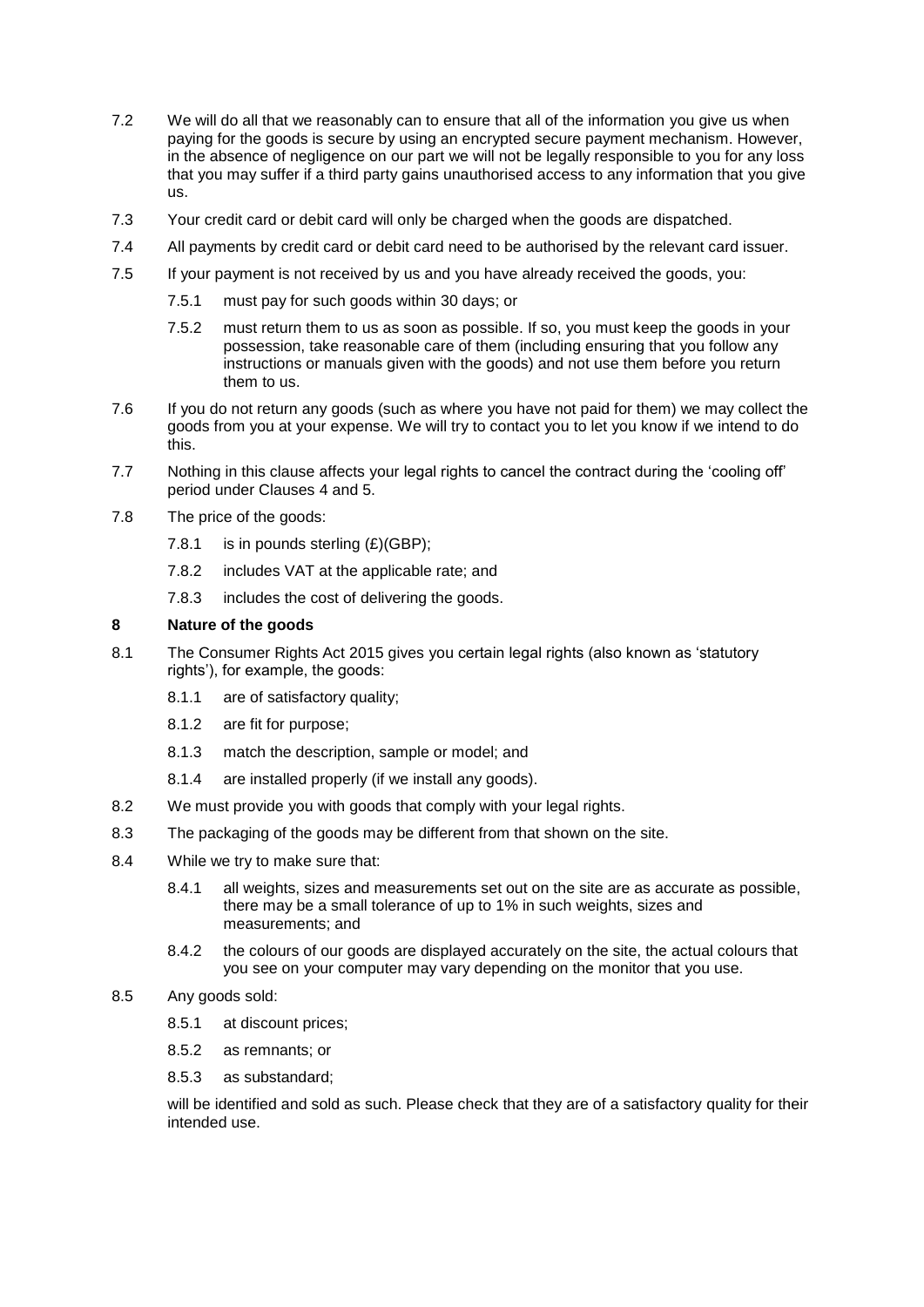## **9 Faulty goods**

- 9.1 Your legal rights under the Consumer Rights Act 2015 (also known as 'statutory rights'), are set out at the top of this contract. They are a summary of your key rights. For more detailed information on your rights and what you should expect from us, please:
	- 9.1.1 visit our webpage;
	- 9.1.2 contact us using the contact details at the top of this page; or
	- 9.1.3 visit the Citizens Advice website www.citizensadvice.uk or call 03454 04 05 06.
- 9.2 Nothing in this contract affects your legal rights under the Consumer Rights Act 2015 (also known as 'statutory rights'). You may also have other rights in law.
- 9.3 Please contact us using the contact details at the top of this page, if you want:
	- 9.3.1 us to repair the goods;
	- 9.3.2 us to replace the goods;
	- 9.3.3 a price reduction; or
	- 9.3.4 to reject the goods and get a refund.

## **10 End of the contract**

If this contract is ended it will not affect our right to receive any money which you owe to us under this contract.

#### **11 Limit on our responsibility to you**

- 11.1 Except for any legal responsibility that we cannot exclude in law (such as for death or personal injury), we are not legally responsible for:
	- 11.1.1 losses that:
		- (a) were not foreseeable to you and us when the contract was formed; or
		- (b) that were not caused by any breach on our part;
	- 11.1.2 business losses; and
	- 11.1.3 losses to non-consumers.

#### **12 Disputes**

- 12.1 We will try to resolve any disputes with you quickly and efficiently.
- 12.2 If you are unhappy with:
	- 12.2.1 the goods;
	- 12.2.2 our service to you; or
	- 12.2.3 any other matter;

please contact us as soon as possible.

- 12.3 If you and we cannot resolve a dispute using our internal complaint handling procedure, we will:
	- 12.3.1 let you know that we cannot settle the dispute with you; and
	- 12.3.2 give you certain information required by law about our alternative dispute resolution (ADR) provider. You may also use the online dispute resolution (ODR) platform to resolve the dispute with us. For more details, please visit the website on the 'Your Europe' portal: *https://webgate.ec.europa.eu/odr*.
- 12.4 If you want to take court proceedings, the relevant courts of the United Kingdom will have exclusive jurisdiction in relation to this contract.
- 12.5 Relevant United Kingdom law will apply to this contract.